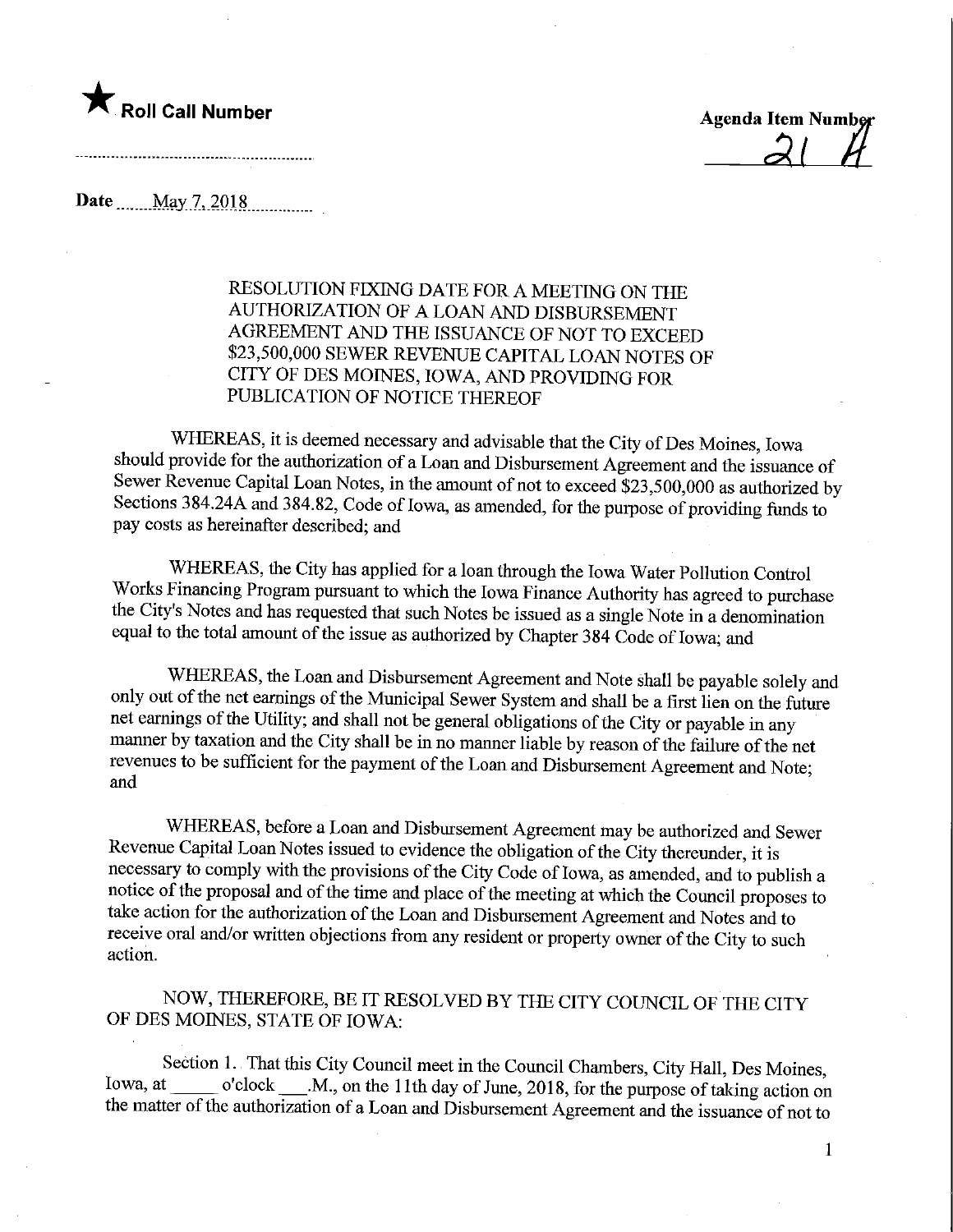

 $\mathcal{Z} \downarrow \mathcal{A}$ 

 $\overline{2}$ 

Date........May 7,201.8

exceed \$23,500,000 Sewer Revenue Capital Loan Notes to evidence the obligations of the City thereunder, the proceeds of which will be used to provide funds to pay the costs of acquisition,  $t_{\text{in}}$  there is the provide funds to pay the costs of acquisition, part of the Municipal Source Stretuction, remodering, improving, repairing and equipping all or part of the Municipal Sewer System.

Section 2. That the Clerk is hereby directed to cause at least one publication to be made of a notice of said meeting, in a legal newspaper, printed wholly in the English language, published at least once weekly, and having general circulation in said City, said publication to be published at least once weekly, and having general circulation in said City, said publication to be he issuance of the Notes. the issuance of the Notes.

Section 3. The notice of the proposed action shall be in substantially the following form: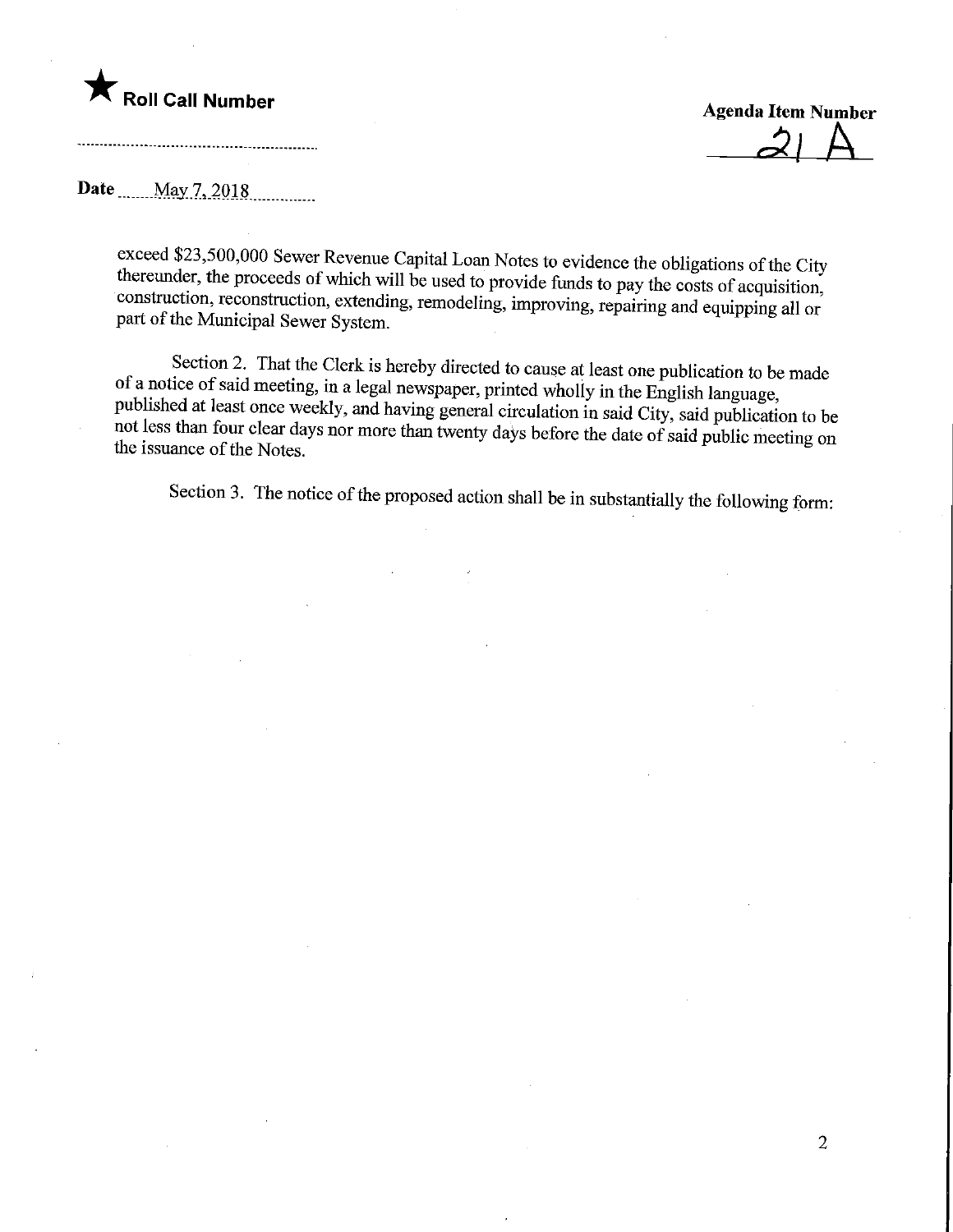

 $2/ A$ 

Date May 7, 2018

NOTICE OF MEETING OF THE CITY OF DES MOINES, IOWA ON THE MATTER OF THE PROPOSED AUTHORIZATION OF A LOAN AND DISBURSEMENT AGREEMENT AND THE ISSUANCE OF NOT TO EXCEED \$23,500,000 SEWER REVENUE CAPITAL LOAN NOTES, AND THE PUBLIC HEARING ON THE AUTHORIZATION AND ISSUANCE THEREOF

PUBLIC NOTICE is hereby given that the City Council of the City of Des Moines, Iowa, will hold a public hearing on the 11th day of June, 2018, at  $\frac{\leq}{\leq}$  o'clock  $\mathcal{P}$ .M., in the Council Chambers, City Hall, Des Moines, Iowa, at which meeting the City Council proposes to take additional action for the authorization of a Loan and Disbursement Agreement by and between the City and the Iowa Finance Authority, and the issuance to the Iowa Finance Authority of not to exceed \$23,500,000 Sewer Revenue Capital Loan Notes to evidence the obligations of the City under said Loan and Disbursement Agreement, in order to provide funds to pay the costs of acquisition, construction, reconstruction, extending, remodeling, improving, repairing and equipping all or part of the Municipal Sewer System. The Notes will not constitute general obligations or be payable in any manner by taxation, but will be payable from and secured by the net revenues of the Municipal Sewer System.

At the above meeting the City Council shall receive oral or written objections from any resident or property owner of the City, to the above action. After all objections have been received and considered, the City Council will at this meeting or at any adjournment thereof, take additional action for the authorization of said Loan and Disbursement Agreement and the issuance of Notes or will abandon the proposal to issue the Notes.

This Notice is given by order of the City Council of the City of Des Moines, Iowa, as provided by Sections 384.24A and 384.83, as amended.

Dated at Des Moines, Iowa, this \_ day of\_,2018.

City Clerk, City of Des Moines, State of Iowa

Published in The Des Moines Register \_, 2018.

(End of Notice)